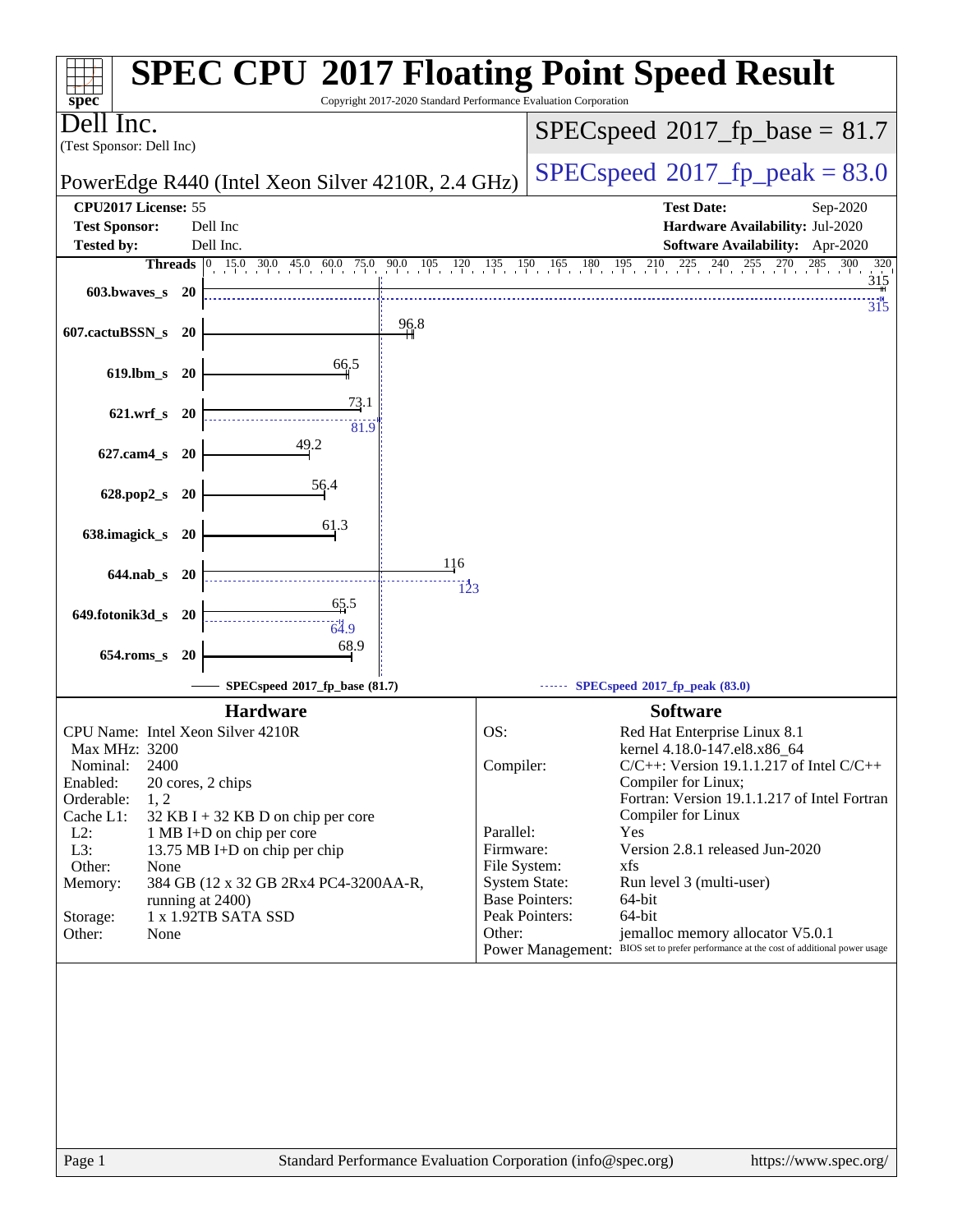Copyright 2017-2020 Standard Performance Evaluation Corporation

Dell Inc.

**[spec](http://www.spec.org/)**

(Test Sponsor: Dell Inc)

 $SPECspeed^{\circ}2017\_fp\_base = 81.7$  $SPECspeed^{\circ}2017\_fp\_base = 81.7$ 

PowerEdge R440 (Intel Xeon Silver 4210R, 2.4 GHz)  $\left|$  [SPECspeed](http://www.spec.org/auto/cpu2017/Docs/result-fields.html#SPECspeed2017fppeak)<sup>®</sup>[2017\\_fp\\_peak = 8](http://www.spec.org/auto/cpu2017/Docs/result-fields.html#SPECspeed2017fppeak)3.0

**[CPU2017 License:](http://www.spec.org/auto/cpu2017/Docs/result-fields.html#CPU2017License)** 55 **[Test Date:](http://www.spec.org/auto/cpu2017/Docs/result-fields.html#TestDate)** Sep-2020 **[Test Sponsor:](http://www.spec.org/auto/cpu2017/Docs/result-fields.html#TestSponsor)** Dell Inc **[Hardware Availability:](http://www.spec.org/auto/cpu2017/Docs/result-fields.html#HardwareAvailability)** Jul-2020 **[Tested by:](http://www.spec.org/auto/cpu2017/Docs/result-fields.html#Testedby)** Dell Inc. **[Software Availability:](http://www.spec.org/auto/cpu2017/Docs/result-fields.html#SoftwareAvailability)** Apr-2020

### **[Results Table](http://www.spec.org/auto/cpu2017/Docs/result-fields.html#ResultsTable)**

| <b>Base</b>      |                                  |                |       |                | <b>Peak</b> |                |       |                |                |              |                |              |                |              |
|------------------|----------------------------------|----------------|-------|----------------|-------------|----------------|-------|----------------|----------------|--------------|----------------|--------------|----------------|--------------|
| <b>Benchmark</b> | <b>Threads</b>                   | <b>Seconds</b> | Ratio | <b>Seconds</b> | Ratio       | <b>Seconds</b> | Ratio | <b>Threads</b> | <b>Seconds</b> | <b>Ratio</b> | <b>Seconds</b> | <b>Ratio</b> | <b>Seconds</b> | <b>Ratio</b> |
| 603.bwayes_s     | 20                               | 187            | 315   | 187            | 316         | 188            | 314   | 20             | 187            | 315          | 187            | 316          | 188            | 314          |
| 607.cactuBSSN s  | 20                               | 177            | 94.4  | 171            | 97.5        | 172            | 96.8  | 20             | 177            | 94.4         | 171            | 97.5         | 172            | 96.8         |
| $619.1$ bm s     | 20                               | 78.9           | 66.4  | 77.5           | 67.6        | 78.8           | 66.5  | 20             | 78.9           | 66.4         | 77.5           | 67.6         | 78.8           | 66.5         |
| $621$ .wrf s     | 20                               | 181            | 73.1  | 181            | 73.3        | 182            | 72.9  | 20             | 164            | 80.7         | 161            | 82.0         | 162            | 81.9         |
| $627$ .cam4 s    | 20                               | 180            | 49.2  | 180            | 49.2        | 180            | 49.2  | 20             | 180            | 49.2         | <b>180</b>     | 49.2         | 180            | 49.2         |
| $628.pop2_s$     | 20                               | 210            | 56.4  | 211            | 56.2        | 210            | 56.6  | 20             | <b>210</b>     | 56.4         | 211            | 56.2         | 210            | 56.6         |
| 638.imagick_s    | 20                               | 235            | 61.3  | 237            | 61.0        | 235            | 61.5  | 20             | 235            | 61.3         | 237            | 61.0         | 235            | 61.5         |
| $644$ .nab s     | 20                               | 150            | 116   | 150            | 116         | 150            | 117   | 20             | 142            | 123          | 142            | 123          | 142            | 123          |
| 649.fotonik3d s  | 20                               | 139            | 65.5  | 143            | 63.9        | 138            | 65.9  | 20             | 140            | 65.0         | <b>140</b>     | 64.9         | 144            | 63.2         |
| $654$ .roms s    | 20                               | 229            | 68.7  | 229            | 68.9        | 228            | 69.0  | 20             | 229            | 68.7         | 229            | 68.9         | 228            | 69.0         |
|                  | SPECspeed®2017_fp_base =<br>81.7 |                |       |                |             |                |       |                |                |              |                |              |                |              |

**[SPECspeed](http://www.spec.org/auto/cpu2017/Docs/result-fields.html#SPECspeed2017fppeak)[2017\\_fp\\_peak =](http://www.spec.org/auto/cpu2017/Docs/result-fields.html#SPECspeed2017fppeak) 83.0**

Results appear in the [order in which they were run.](http://www.spec.org/auto/cpu2017/Docs/result-fields.html#RunOrder) Bold underlined text [indicates a median measurement](http://www.spec.org/auto/cpu2017/Docs/result-fields.html#Median).

#### **[Submit Notes](http://www.spec.org/auto/cpu2017/Docs/result-fields.html#SubmitNotes)**

 The numactl mechanism was used to bind copies to processors. The config file option 'submit' was used to generate numactl commands to bind each copy to a specific processor. For details, please see the config file.

### **[Operating System Notes](http://www.spec.org/auto/cpu2017/Docs/result-fields.html#OperatingSystemNotes)**

Stack size set to unlimited using "ulimit -s unlimited"

### **[Environment Variables Notes](http://www.spec.org/auto/cpu2017/Docs/result-fields.html#EnvironmentVariablesNotes)**

```
Environment variables set by runcpu before the start of the run:
KMP AFFINITY = "granularity=fine, compact"
LD_LIBRARY_PATH = "/home/cpu2017/lib/intel64:/home/cpu2017/je5.0.1-64"
MALLOC_CONF = "retain:true"
OMP_STACKSIZE = "192M"
```
### **[General Notes](http://www.spec.org/auto/cpu2017/Docs/result-fields.html#GeneralNotes)**

 Binaries compiled on a system with 1x Intel Core i9-7980XE CPU + 64GB RAM memory using Redhat Enterprise Linux 8.0 NA: The test sponsor attests, as of date of publication, that CVE-2017-5754 (Meltdown) is mitigated in the system as tested and documented. Yes: The test sponsor attests, as of date of publication, that CVE-2017-5753 (Spectre variant 1) is mitigated in the system as tested and documented. Yes: The test sponsor attests, as of date of publication, that CVE-2017-5715 (Spectre variant 2)

**(Continued on next page)**

| Page 2 | Standard Performance Evaluation Corporation (info@spec.org) | https://www.spec.org/ |
|--------|-------------------------------------------------------------|-----------------------|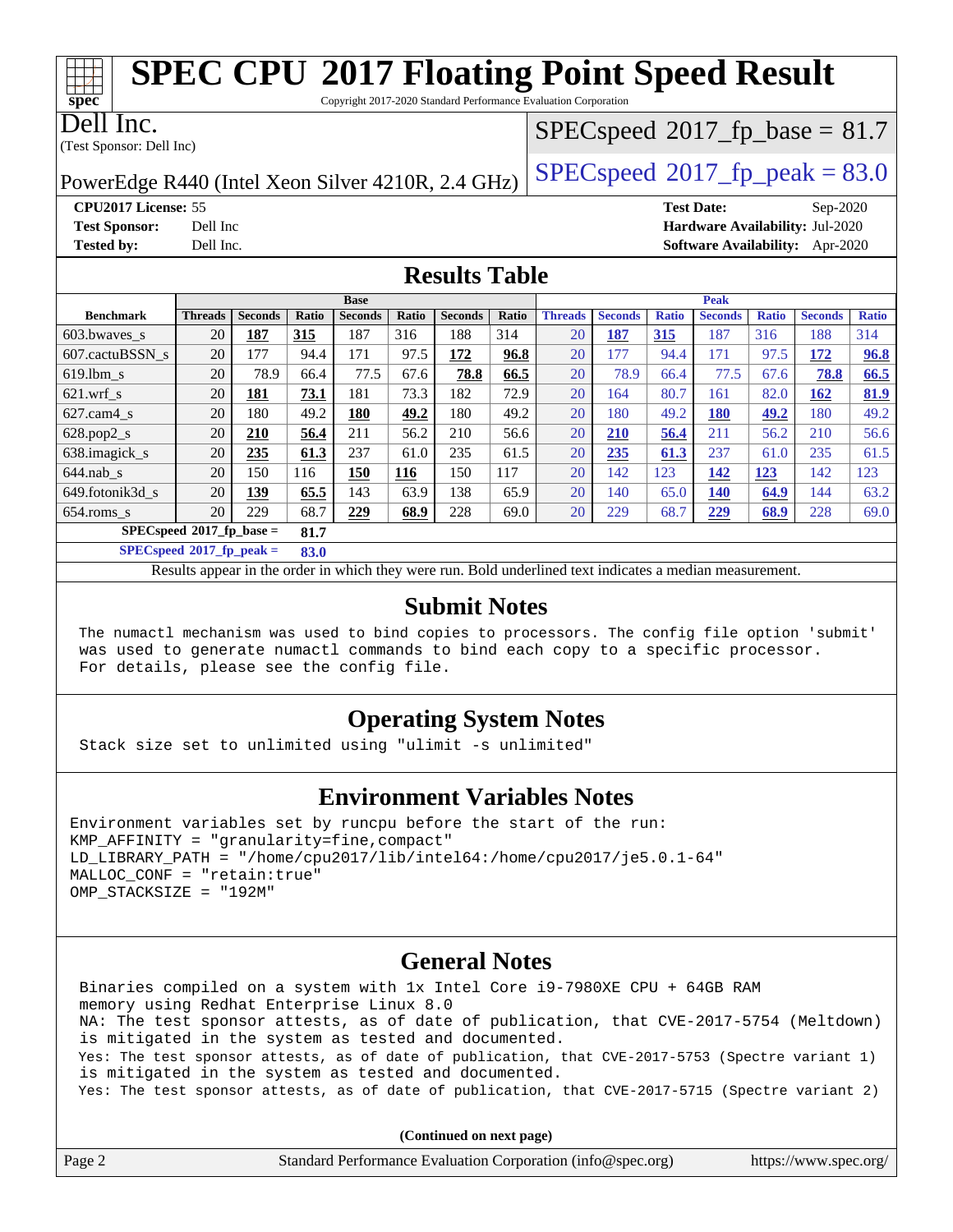# **[spec](http://www.spec.org/)**

# **[SPEC CPU](http://www.spec.org/auto/cpu2017/Docs/result-fields.html#SPECCPU2017FloatingPointSpeedResult)[2017 Floating Point Speed Result](http://www.spec.org/auto/cpu2017/Docs/result-fields.html#SPECCPU2017FloatingPointSpeedResult)**

Copyright 2017-2020 Standard Performance Evaluation Corporation

(Test Sponsor: Dell Inc) Dell Inc.

 $SPECspeed^{\circ}2017\_fp\_base = 81.7$  $SPECspeed^{\circ}2017\_fp\_base = 81.7$ 

PowerEdge R440 (Intel Xeon Silver 4210R, 2.4 GHz)  $\left|$  [SPECspeed](http://www.spec.org/auto/cpu2017/Docs/result-fields.html#SPECspeed2017fppeak)<sup>®</sup>[2017\\_fp\\_peak = 8](http://www.spec.org/auto/cpu2017/Docs/result-fields.html#SPECspeed2017fppeak)3.0

**[CPU2017 License:](http://www.spec.org/auto/cpu2017/Docs/result-fields.html#CPU2017License)** 55 **[Test Date:](http://www.spec.org/auto/cpu2017/Docs/result-fields.html#TestDate)** Sep-2020 **[Test Sponsor:](http://www.spec.org/auto/cpu2017/Docs/result-fields.html#TestSponsor)** Dell Inc **[Hardware Availability:](http://www.spec.org/auto/cpu2017/Docs/result-fields.html#HardwareAvailability)** Jul-2020 **[Tested by:](http://www.spec.org/auto/cpu2017/Docs/result-fields.html#Testedby)** Dell Inc. **[Software Availability:](http://www.spec.org/auto/cpu2017/Docs/result-fields.html#SoftwareAvailability)** Apr-2020

### **[General Notes \(Continued\)](http://www.spec.org/auto/cpu2017/Docs/result-fields.html#GeneralNotes)**

 is mitigated in the system as tested and documented. jemalloc, a general purpose malloc implementation built with the RedHat Enterprise 7.5, and the system compiler gcc 4.8.5 sources available from jemalloc.net or <https://github.com/jemalloc/jemalloc/releases>

### **[Platform Notes](http://www.spec.org/auto/cpu2017/Docs/result-fields.html#PlatformNotes)**

 BIOS settings: Virtualization Technology disabled System Profile set to Custom CPU Performance set to Maximum Performance C States set to Autonomous C1E disabled Uncore Frequency set to Dynamic Energy Efficiency Policy set to Performance Memory Patrol Scrub set to standard Logical Processor disabled CPU Interconnect Bus Link Power Management disabled PCI ASPM L1 Link Power Management disabled UPI Prefetch enabled LLC Prefetch disabled Dead Line LLC Alloc enabled Directory AtoS disabled Sysinfo program /home/cpu2017/bin/sysinfo Rev: r6365 of 2019-08-21 295195f888a3d7edb1e6e46a485a0011 running on localhost.localdomain Thu Sep 3 10:52:45 2020 SUT (System Under Test) info as seen by some common utilities. For more information on this section, see <https://www.spec.org/cpu2017/Docs/config.html#sysinfo> From /proc/cpuinfo model name : Intel(R) Xeon(R) Silver 4210R CPU @ 2.40GHz 2 "physical id"s (chips) 20 "processors" cores, siblings (Caution: counting these is hw and system dependent. The following excerpts from /proc/cpuinfo might not be reliable. Use with caution.) cpu cores : 10 siblings : 10 physical 0: cores 0 1 2 3 4 8 9 10 11 12 physical 1: cores 0 1 2 3 4 8 9 10 11 12 From lscpu: Architecture: x86\_64 CPU op-mode(s): 32-bit, 64-bit

**(Continued on next page)**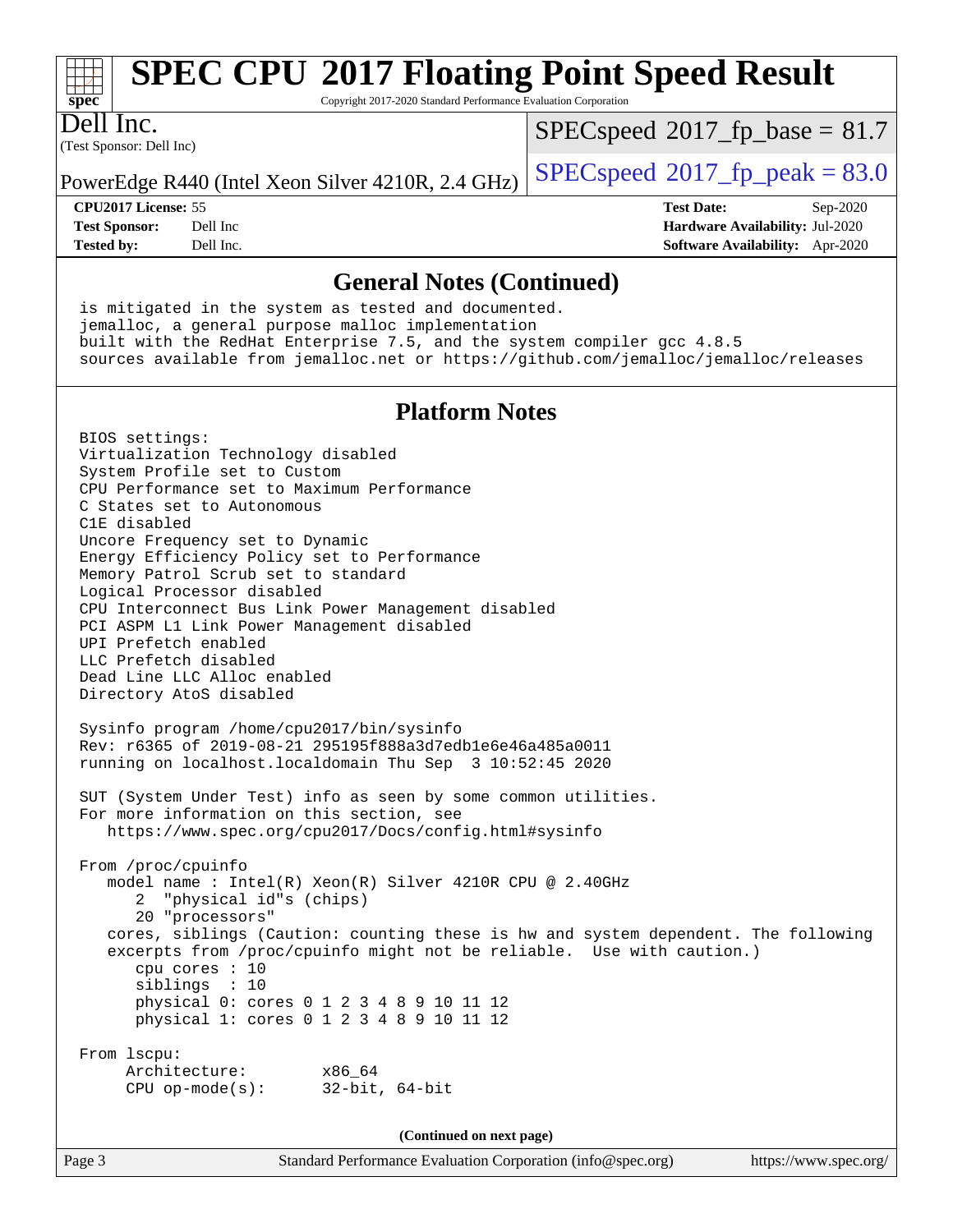

Copyright 2017-2020 Standard Performance Evaluation Corporation

(Test Sponsor: Dell Inc) Dell Inc.

 $SPECspeed*2017_fp\_base = 81.7$  $SPECspeed*2017_fp\_base = 81.7$ 

**[Tested by:](http://www.spec.org/auto/cpu2017/Docs/result-fields.html#Testedby)** Dell Inc. **[Software Availability:](http://www.spec.org/auto/cpu2017/Docs/result-fields.html#SoftwareAvailability)** Apr-2020

PowerEdge R440 (Intel Xeon Silver 4210R, 2.4 GHz)  $\left|$  [SPECspeed](http://www.spec.org/auto/cpu2017/Docs/result-fields.html#SPECspeed2017fppeak)<sup>®</sup>[2017\\_fp\\_peak = 8](http://www.spec.org/auto/cpu2017/Docs/result-fields.html#SPECspeed2017fppeak)3.0

**[CPU2017 License:](http://www.spec.org/auto/cpu2017/Docs/result-fields.html#CPU2017License)** 55 **[Test Date:](http://www.spec.org/auto/cpu2017/Docs/result-fields.html#TestDate)** Sep-2020 **[Test Sponsor:](http://www.spec.org/auto/cpu2017/Docs/result-fields.html#TestSponsor)** Dell Inc **[Hardware Availability:](http://www.spec.org/auto/cpu2017/Docs/result-fields.html#HardwareAvailability)** Jul-2020

### **[Platform Notes \(Continued\)](http://www.spec.org/auto/cpu2017/Docs/result-fields.html#PlatformNotes)**

| Byte Order:                                                                          | Little Endian                                                                        |  |  |  |  |  |
|--------------------------------------------------------------------------------------|--------------------------------------------------------------------------------------|--|--|--|--|--|
| CPU(s):                                                                              | 20                                                                                   |  |  |  |  |  |
| On-line CPU(s) list: $0-19$                                                          |                                                                                      |  |  |  |  |  |
| Thread(s) per core:                                                                  | $\mathbf{1}$                                                                         |  |  |  |  |  |
| Core(s) per socket:                                                                  | 10                                                                                   |  |  |  |  |  |
| Socket(s):                                                                           | 2                                                                                    |  |  |  |  |  |
| NUMA $node(s):$                                                                      | 2                                                                                    |  |  |  |  |  |
| Vendor ID:                                                                           | GenuineIntel                                                                         |  |  |  |  |  |
| CPU family:                                                                          | 6                                                                                    |  |  |  |  |  |
| Model:                                                                               | 85                                                                                   |  |  |  |  |  |
| Model name:                                                                          | $Intel(R) Xeon(R) Silver 4210R CPU @ 2.40GHz$                                        |  |  |  |  |  |
| Stepping:<br>CPU MHz:                                                                | 7<br>2864.150                                                                        |  |  |  |  |  |
| $CPU$ max $MHz$ :                                                                    | 3200.0000                                                                            |  |  |  |  |  |
| CPU min MHz:                                                                         | 1000.0000                                                                            |  |  |  |  |  |
| BogoMIPS:                                                                            | 4800.00                                                                              |  |  |  |  |  |
| Virtualization:                                                                      | $VT - x$                                                                             |  |  |  |  |  |
| L1d cache:                                                                           | 32K                                                                                  |  |  |  |  |  |
| Lli cache:                                                                           | 32K                                                                                  |  |  |  |  |  |
| $L2$ cache:                                                                          | 1024K                                                                                |  |  |  |  |  |
| L3 cache:                                                                            | 14080K                                                                               |  |  |  |  |  |
| NUMA $node0$ $CPU(s)$ :                                                              | 0, 2, 4, 6, 8, 10, 12, 14, 16, 18                                                    |  |  |  |  |  |
| NUMA $node1$ $CPU(s):$                                                               | 1, 3, 5, 7, 9, 11, 13, 15, 17, 19                                                    |  |  |  |  |  |
| Flaqs:                                                                               | fpu vme de pse tsc msr pae mce cx8 apic sep mtrr pge mca cmov                        |  |  |  |  |  |
|                                                                                      | pat pse36 clflush dts acpi mmx fxsr sse sse2 ss ht tm pbe syscall nx pdpe1gb rdtscp  |  |  |  |  |  |
|                                                                                      | lm constant_tsc art arch_perfmon pebs bts rep_good nopl xtopology nonstop_tsc cpuid  |  |  |  |  |  |
|                                                                                      | aperfmperf pni pclmulqdq dtes64 monitor ds_cpl vmx smx est tm2 ssse3 sdbg fma cx16   |  |  |  |  |  |
|                                                                                      | xtpr pdcm pcid dca sse4_1 sse4_2 x2apic movbe popcnt tsc_deadline_timer aes xsave    |  |  |  |  |  |
|                                                                                      | avx f16c rdrand lahf_lm abm 3dnowprefetch cpuid_fault epb cat_13 cdp_13              |  |  |  |  |  |
|                                                                                      | invpcid_single intel_ppin ssbd mba ibrs ibpb stibp ibrs_enhanced tpr_shadow vnmi     |  |  |  |  |  |
|                                                                                      | flexpriority ept vpid fsgsbase tsc_adjust bmil hle avx2 smep bmi2 erms invpcid rtm   |  |  |  |  |  |
|                                                                                      | cqm mpx rdt_a avx512f avx512dq rdseed adx smap clflushopt clwb intel_pt avx512cd     |  |  |  |  |  |
|                                                                                      | avx512bw avx512vl xsaveopt xsavec xgetbvl xsaves cqm_llc cqm_occup_llc cqm_mbm_total |  |  |  |  |  |
|                                                                                      | cqm_mbm_local dtherm ida arat pln pts pku ospke avx512_vnni md_clear flush_l1d       |  |  |  |  |  |
| arch_capabilities                                                                    |                                                                                      |  |  |  |  |  |
|                                                                                      |                                                                                      |  |  |  |  |  |
| /proc/cpuinfo cache data                                                             |                                                                                      |  |  |  |  |  |
| cache size : $14080$ KB                                                              |                                                                                      |  |  |  |  |  |
|                                                                                      |                                                                                      |  |  |  |  |  |
| From numactl --hardware WARNING: a numactl 'node' might or might not correspond to a |                                                                                      |  |  |  |  |  |
| physical chip.<br>available: 2 nodes (0-1)                                           |                                                                                      |  |  |  |  |  |
| node 0 cpus: 0 2 4 6 8 10 12 14 16 18                                                |                                                                                      |  |  |  |  |  |
| node 0 size: 192075 MB                                                               |                                                                                      |  |  |  |  |  |
| node 0 free: 184126 MB                                                               |                                                                                      |  |  |  |  |  |
| node 1 cpus: 1 3 5 7 9 11 13 15 17 19                                                |                                                                                      |  |  |  |  |  |
| node 1 size: 193507 MB                                                               |                                                                                      |  |  |  |  |  |
|                                                                                      |                                                                                      |  |  |  |  |  |
|                                                                                      | (Continued on next page)                                                             |  |  |  |  |  |
|                                                                                      |                                                                                      |  |  |  |  |  |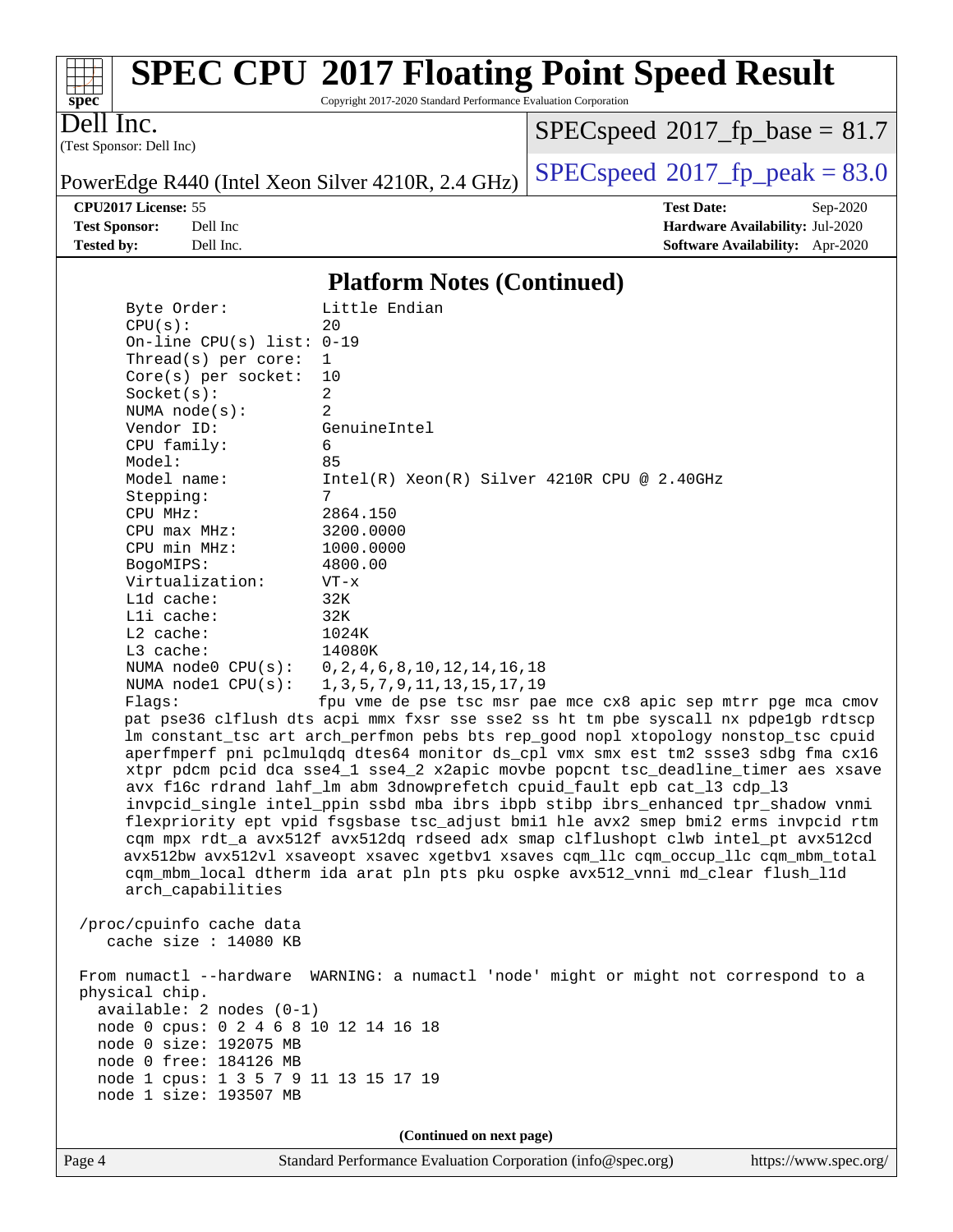| <b>SPEC CPU®2017 Floating Point Speed Result</b><br>Copyright 2017-2020 Standard Performance Evaluation Corporation<br>$spec^*$                                                                                                                                                                                                                                                                                                                                                                                                                                                                                                                                                                                                                                                                             |                                                                                                     |
|-------------------------------------------------------------------------------------------------------------------------------------------------------------------------------------------------------------------------------------------------------------------------------------------------------------------------------------------------------------------------------------------------------------------------------------------------------------------------------------------------------------------------------------------------------------------------------------------------------------------------------------------------------------------------------------------------------------------------------------------------------------------------------------------------------------|-----------------------------------------------------------------------------------------------------|
| Dell Inc.<br>(Test Sponsor: Dell Inc)                                                                                                                                                                                                                                                                                                                                                                                                                                                                                                                                                                                                                                                                                                                                                                       | $SPEC speed^{\circ}2017\_fp\_base = 81.7$                                                           |
| PowerEdge R440 (Intel Xeon Silver 4210R, 2.4 GHz)                                                                                                                                                                                                                                                                                                                                                                                                                                                                                                                                                                                                                                                                                                                                                           | $SPEC speed$ <sup>®</sup> $2017$ _fp_peak = 83.0                                                    |
| CPU2017 License: 55<br><b>Test Sponsor:</b><br>Dell Inc<br><b>Tested by:</b><br>Dell Inc.                                                                                                                                                                                                                                                                                                                                                                                                                                                                                                                                                                                                                                                                                                                   | <b>Test Date:</b><br>Sep-2020<br>Hardware Availability: Jul-2020<br>Software Availability: Apr-2020 |
| <b>Platform Notes (Continued)</b>                                                                                                                                                                                                                                                                                                                                                                                                                                                                                                                                                                                                                                                                                                                                                                           |                                                                                                     |
| node 1 free: 192867 MB<br>node distances:<br>1<br>node<br>$\mathbf{0}$<br>0:<br>10<br>21<br>1:<br>21<br>10<br>From /proc/meminfo<br>MemTotal:<br>394837588 kB<br>HugePages_Total:<br>0<br>Hugepagesize:<br>2048 kB<br>From /etc/*release* /etc/*version*<br>os-release:<br>NAME="Red Hat Enterprise Linux"<br>VERSION="8.1 (Ootpa)"<br>ID="rhel"<br>ID LIKE="fedora"<br>VERSION_ID="8.1"<br>PLATFORM_ID="platform:el8"<br>PRETTY_NAME="Red Hat Enterprise Linux 8.1 (Ootpa)"<br>$ANSI$ _COLOR=" $0:31$ "<br>redhat-release: Red Hat Enterprise Linux release 8.1 (Ootpa)<br>system-release: Red Hat Enterprise Linux release 8.1 (Ootpa)<br>system-release-cpe: cpe:/o:redhat:enterprise_linux:8.1:ga<br>uname -a:<br>Linux localhost.localdomain 4.18.0-147.el8.x86_64 #1 SMP Thu Sep 26 15:52:44 UTC 2019 |                                                                                                     |
| x86_64 x86_64 x86_64 GNU/Linux                                                                                                                                                                                                                                                                                                                                                                                                                                                                                                                                                                                                                                                                                                                                                                              |                                                                                                     |
| Kernel self-reported vulnerability status:                                                                                                                                                                                                                                                                                                                                                                                                                                                                                                                                                                                                                                                                                                                                                                  |                                                                                                     |
| $CVE-2018-3620$ (L1 Terminal Fault):<br>Microarchitectural Data Sampling:<br>CVE-2017-5754 (Meltdown):<br>CVE-2018-3639 (Speculative Store Bypass): Mitigation: Speculative Store Bypass disabled                                                                                                                                                                                                                                                                                                                                                                                                                                                                                                                                                                                                           | Not affected<br>Not affected<br>Not affected                                                        |
| CVE-2017-5753 (Spectre variant 1):                                                                                                                                                                                                                                                                                                                                                                                                                                                                                                                                                                                                                                                                                                                                                                          | via prctl and seccomp<br>Mitigation: usercopy/swapgs barriers and __user                            |
| $CVE-2017-5715$ (Spectre variant 2):<br>RSB filling                                                                                                                                                                                                                                                                                                                                                                                                                                                                                                                                                                                                                                                                                                                                                         | pointer sanitization<br>Mitigation: Enhanced IBRS, IBPB: conditional,                               |
| run-level 3 Sep 3 05:34 last=5                                                                                                                                                                                                                                                                                                                                                                                                                                                                                                                                                                                                                                                                                                                                                                              |                                                                                                     |
| SPEC is set to: /home/cpu2017<br>Filesystem<br>Size Used Avail Use% Mounted on<br>Type<br>/dev/mapper/rhel-home xfs<br>1.7T<br>29G 1.7T                                                                                                                                                                                                                                                                                                                                                                                                                                                                                                                                                                                                                                                                     | $2\%$ /home                                                                                         |
| (Continued on next page)                                                                                                                                                                                                                                                                                                                                                                                                                                                                                                                                                                                                                                                                                                                                                                                    |                                                                                                     |

Page 5 Standard Performance Evaluation Corporation [\(info@spec.org\)](mailto:info@spec.org) <https://www.spec.org/>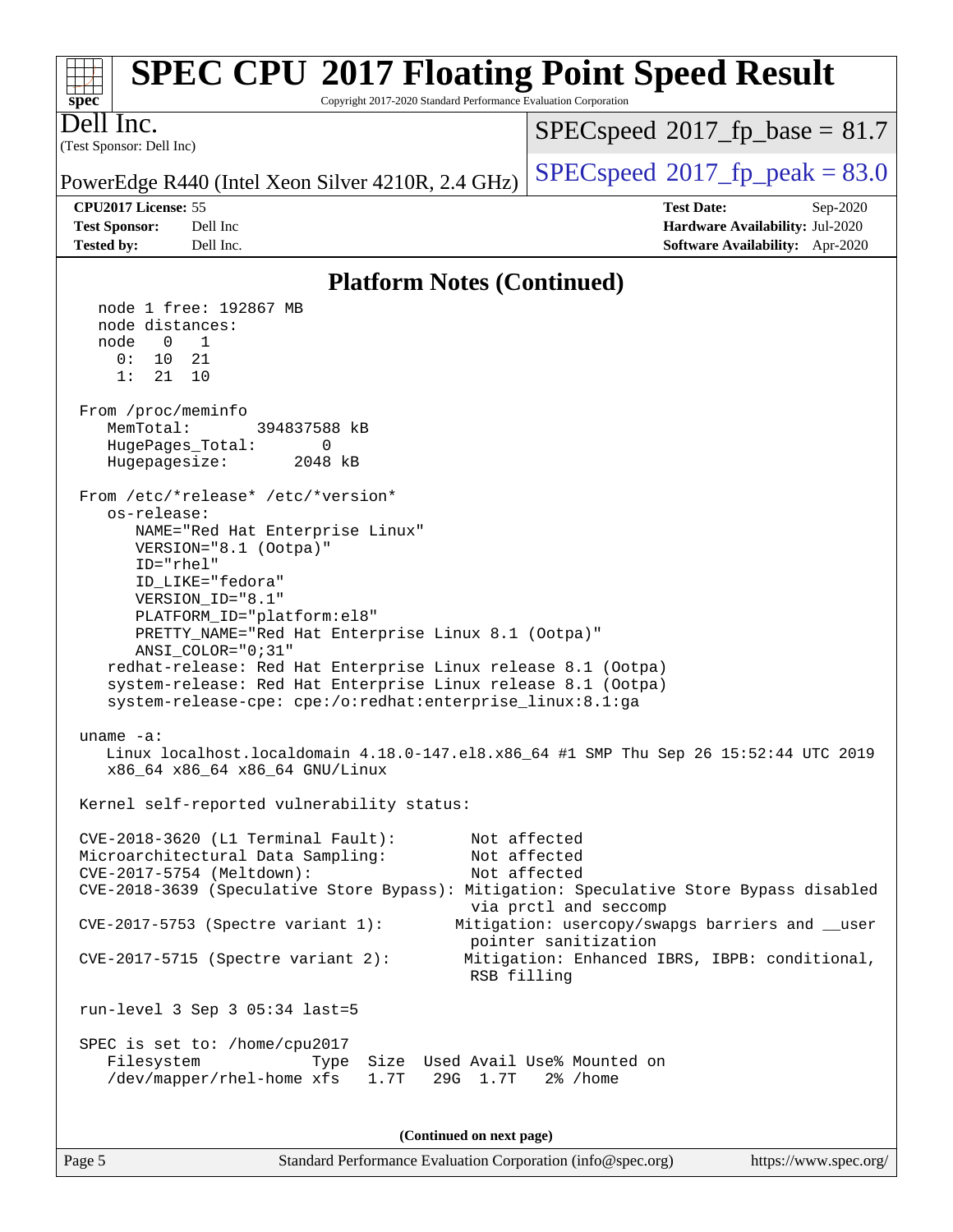| s.<br>æ<br>n<br>L |  |  |  |  |  |  |
|-------------------|--|--|--|--|--|--|

Copyright 2017-2020 Standard Performance Evaluation Corporation

(Test Sponsor: Dell Inc) Dell Inc.

 $SPECspeed^{\circ}2017\_fp\_base = 81.7$  $SPECspeed^{\circ}2017\_fp\_base = 81.7$ 

PowerEdge R440 (Intel Xeon Silver 4210R, 2.4 GHz)  $\left|$  [SPECspeed](http://www.spec.org/auto/cpu2017/Docs/result-fields.html#SPECspeed2017fppeak)®[2017\\_fp\\_peak = 8](http://www.spec.org/auto/cpu2017/Docs/result-fields.html#SPECspeed2017fppeak)3.0

**[CPU2017 License:](http://www.spec.org/auto/cpu2017/Docs/result-fields.html#CPU2017License)** 55 **[Test Date:](http://www.spec.org/auto/cpu2017/Docs/result-fields.html#TestDate)** Sep-2020

**[Test Sponsor:](http://www.spec.org/auto/cpu2017/Docs/result-fields.html#TestSponsor)** Dell Inc **[Hardware Availability:](http://www.spec.org/auto/cpu2017/Docs/result-fields.html#HardwareAvailability)** Jul-2020 **[Tested by:](http://www.spec.org/auto/cpu2017/Docs/result-fields.html#Testedby)** Dell Inc. **[Software Availability:](http://www.spec.org/auto/cpu2017/Docs/result-fields.html#SoftwareAvailability)** Apr-2020

### **[Platform Notes \(Continued\)](http://www.spec.org/auto/cpu2017/Docs/result-fields.html#PlatformNotes)**

 From /sys/devices/virtual/dmi/id BIOS: Dell Inc. 2.8.1 06/30/2020 Vendor: Dell Inc. Product: PowerEdge R440 Product Family: PowerEdge Serial: F9TD613

 Additional information from dmidecode follows. WARNING: Use caution when you interpret this section. The 'dmidecode' program reads system data which is "intended to allow hardware to be accurately determined", but the intent may not be met, as there are frequent changes to hardware, firmware, and the "DMTF SMBIOS" standard. Memory: 12x 002C069D002C 36ASF4G72PZ-3G2E2 32 GB 2 rank 3200 4x Not Specified Not Specified

 (End of data from sysinfo program) Memory running at 2400

#### Page 6 Standard Performance Evaluation Corporation [\(info@spec.org\)](mailto:info@spec.org) <https://www.spec.org/> **[Compiler Version Notes](http://www.spec.org/auto/cpu2017/Docs/result-fields.html#CompilerVersionNotes)** ============================================================================== C | 619.1bm s(base, peak) 638.imagick s(base, peak) | 644.nab\_s(base, peak) ------------------------------------------------------------------------------ Intel(R) C Intel(R) 64 Compiler for applications running on Intel(R) 64, Version 19.1.1.217 Build 20200306 Copyright (C) 1985-2020 Intel Corporation. All rights reserved. ------------------------------------------------------------------------------ ============================================================================== C++, C, Fortran | 607.cactuBSSN\_s(base, peak) ------------------------------------------------------------------------------ Intel(R)  $C++$  Intel(R) 64 Compiler for applications running on Intel(R) 64, Version 19.1.1.217 Build 20200306 Copyright (C) 1985-2020 Intel Corporation. All rights reserved. Intel(R) C Intel(R) 64 Compiler for applications running on Intel(R)  $64$ , Version 19.1.1.217 Build 20200306 Copyright (C) 1985-2020 Intel Corporation. All rights reserved. Intel(R) Fortran Intel(R) 64 Compiler for applications running on Intel(R) 64, Version 19.1.1.217 Build 20200306 Copyright (C) 1985-2020 Intel Corporation. All rights reserved. ------------------------------------------------------------------------------ ============================================================================== Fortran | 603.bwaves\_s(base, peak) 649.fotonik3d\_s(base, peak) | 654.roms\_s(base, peak) **(Continued on next page)**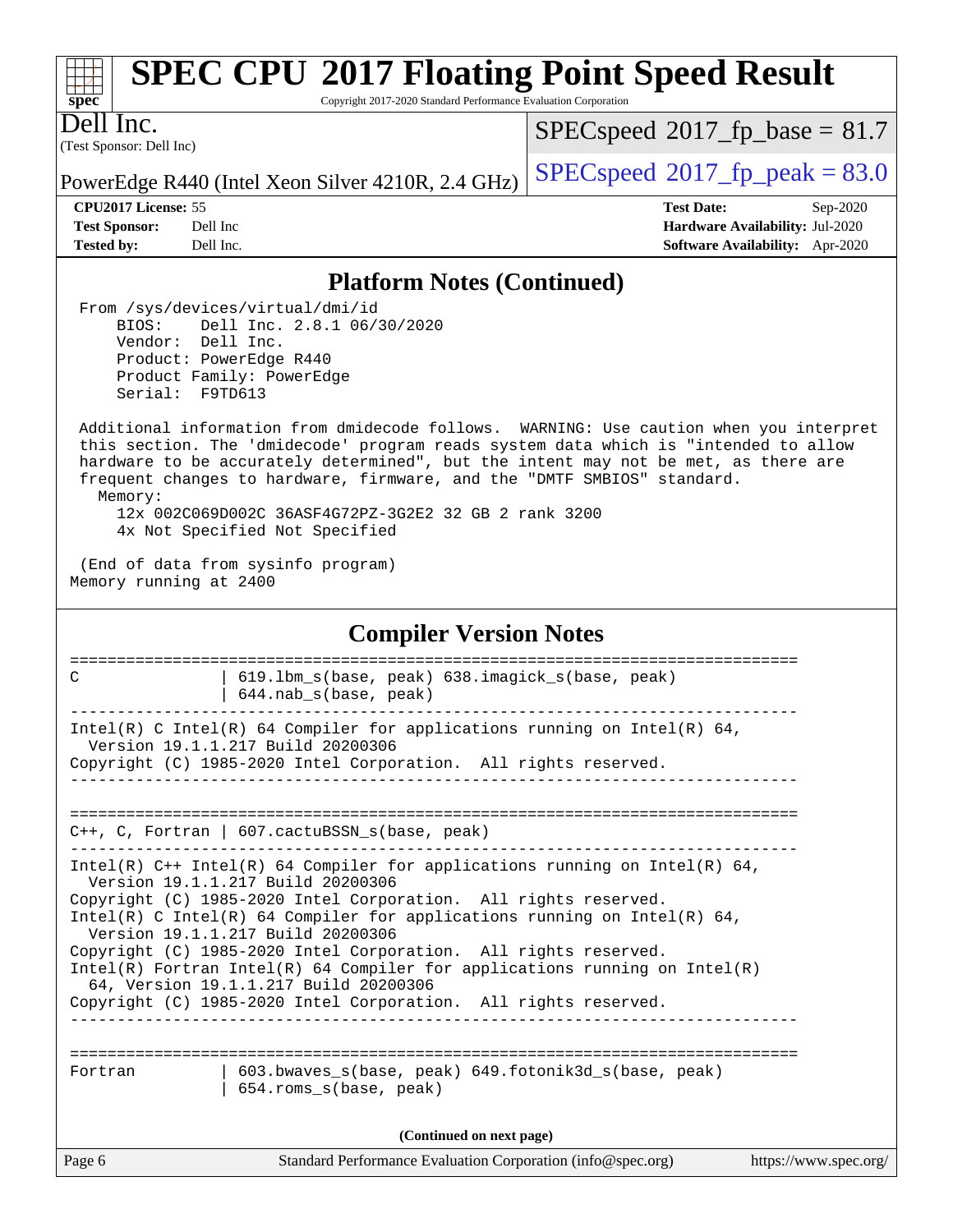| <b>SPEC CPU®2017 Floating Point Speed Result</b><br>Copyright 2017-2020 Standard Performance Evaluation Corporation<br>$spec^*$                                                                                                                                                                                                                                              |                                                                               |                                                                    |  |  |  |  |
|------------------------------------------------------------------------------------------------------------------------------------------------------------------------------------------------------------------------------------------------------------------------------------------------------------------------------------------------------------------------------|-------------------------------------------------------------------------------|--------------------------------------------------------------------|--|--|--|--|
| Dell Inc.                                                                                                                                                                                                                                                                                                                                                                    |                                                                               | $SPEC speed^{\circ}2017\_fp\_base = 81.7$                          |  |  |  |  |
| (Test Sponsor: Dell Inc)<br>$SPEC speed^{\circ}2017$ _fp_peak = 83.0<br>PowerEdge R440 (Intel Xeon Silver 4210R, 2.4 GHz)                                                                                                                                                                                                                                                    |                                                                               |                                                                    |  |  |  |  |
| <b>CPU2017 License: 55</b>                                                                                                                                                                                                                                                                                                                                                   |                                                                               | <b>Test Date:</b><br>$Sep-2020$                                    |  |  |  |  |
| <b>Test Sponsor:</b><br>Dell Inc<br><b>Tested by:</b><br>Dell Inc.                                                                                                                                                                                                                                                                                                           |                                                                               | Hardware Availability: Jul-2020<br>Software Availability: Apr-2020 |  |  |  |  |
|                                                                                                                                                                                                                                                                                                                                                                              | <b>Compiler Version Notes (Continued)</b>                                     |                                                                    |  |  |  |  |
| $Intel(R)$ Fortran Intel(R) 64 Compiler for applications running on Intel(R)<br>64, Version 19.1.1.217 Build 20200306<br>Copyright (C) 1985-2020 Intel Corporation. All rights reserved.                                                                                                                                                                                     |                                                                               |                                                                    |  |  |  |  |
| Fortran, C                                                                                                                                                                                                                                                                                                                                                                   | $621.wrf_s(base, peak)$ $627.cam4_s(base, peak)$<br>$628.$ pop2_s(base, peak) |                                                                    |  |  |  |  |
| Intel(R) Fortran Intel(R) 64 Compiler for applications running on $Intel(R)$<br>64, Version 19.1.1.217 Build 20200306<br>Copyright (C) 1985-2020 Intel Corporation. All rights reserved.<br>Intel(R) C Intel(R) 64 Compiler for applications running on Intel(R) 64,<br>Version 19.1.1.217 Build 20200306<br>Copyright (C) 1985-2020 Intel Corporation. All rights reserved. |                                                                               |                                                                    |  |  |  |  |
| <b>Base Compiler Invocation</b>                                                                                                                                                                                                                                                                                                                                              |                                                                               |                                                                    |  |  |  |  |

[C benchmarks](http://www.spec.org/auto/cpu2017/Docs/result-fields.html#Cbenchmarks): [icc](http://www.spec.org/cpu2017/results/res2020q4/cpu2017-20200928-24073.flags.html#user_CCbase_intel_icc_66fc1ee009f7361af1fbd72ca7dcefbb700085f36577c54f309893dd4ec40d12360134090235512931783d35fd58c0460139e722d5067c5574d8eaf2b3e37e92)

[Fortran benchmarks](http://www.spec.org/auto/cpu2017/Docs/result-fields.html#Fortranbenchmarks): [ifort](http://www.spec.org/cpu2017/results/res2020q4/cpu2017-20200928-24073.flags.html#user_FCbase_intel_ifort_8111460550e3ca792625aed983ce982f94888b8b503583aa7ba2b8303487b4d8a21a13e7191a45c5fd58ff318f48f9492884d4413fa793fd88dd292cad7027ca)

[Benchmarks using both Fortran and C](http://www.spec.org/auto/cpu2017/Docs/result-fields.html#BenchmarksusingbothFortranandC): [ifort](http://www.spec.org/cpu2017/results/res2020q4/cpu2017-20200928-24073.flags.html#user_CC_FCbase_intel_ifort_8111460550e3ca792625aed983ce982f94888b8b503583aa7ba2b8303487b4d8a21a13e7191a45c5fd58ff318f48f9492884d4413fa793fd88dd292cad7027ca) [icc](http://www.spec.org/cpu2017/results/res2020q4/cpu2017-20200928-24073.flags.html#user_CC_FCbase_intel_icc_66fc1ee009f7361af1fbd72ca7dcefbb700085f36577c54f309893dd4ec40d12360134090235512931783d35fd58c0460139e722d5067c5574d8eaf2b3e37e92)

[Benchmarks using Fortran, C, and C++:](http://www.spec.org/auto/cpu2017/Docs/result-fields.html#BenchmarksusingFortranCandCXX) [icpc](http://www.spec.org/cpu2017/results/res2020q4/cpu2017-20200928-24073.flags.html#user_CC_CXX_FCbase_intel_icpc_c510b6838c7f56d33e37e94d029a35b4a7bccf4766a728ee175e80a419847e808290a9b78be685c44ab727ea267ec2f070ec5dc83b407c0218cded6866a35d07) [icc](http://www.spec.org/cpu2017/results/res2020q4/cpu2017-20200928-24073.flags.html#user_CC_CXX_FCbase_intel_icc_66fc1ee009f7361af1fbd72ca7dcefbb700085f36577c54f309893dd4ec40d12360134090235512931783d35fd58c0460139e722d5067c5574d8eaf2b3e37e92) [ifort](http://www.spec.org/cpu2017/results/res2020q4/cpu2017-20200928-24073.flags.html#user_CC_CXX_FCbase_intel_ifort_8111460550e3ca792625aed983ce982f94888b8b503583aa7ba2b8303487b4d8a21a13e7191a45c5fd58ff318f48f9492884d4413fa793fd88dd292cad7027ca)

### **[Base Portability Flags](http://www.spec.org/auto/cpu2017/Docs/result-fields.html#BasePortabilityFlags)**

 603.bwaves\_s: [-DSPEC\\_LP64](http://www.spec.org/cpu2017/results/res2020q4/cpu2017-20200928-24073.flags.html#suite_basePORTABILITY603_bwaves_s_DSPEC_LP64) 607.cactuBSSN\_s: [-DSPEC\\_LP64](http://www.spec.org/cpu2017/results/res2020q4/cpu2017-20200928-24073.flags.html#suite_basePORTABILITY607_cactuBSSN_s_DSPEC_LP64) 619.lbm\_s: [-DSPEC\\_LP64](http://www.spec.org/cpu2017/results/res2020q4/cpu2017-20200928-24073.flags.html#suite_basePORTABILITY619_lbm_s_DSPEC_LP64) 621.wrf\_s: [-DSPEC\\_LP64](http://www.spec.org/cpu2017/results/res2020q4/cpu2017-20200928-24073.flags.html#suite_basePORTABILITY621_wrf_s_DSPEC_LP64) [-DSPEC\\_CASE\\_FLAG](http://www.spec.org/cpu2017/results/res2020q4/cpu2017-20200928-24073.flags.html#b621.wrf_s_baseCPORTABILITY_DSPEC_CASE_FLAG) [-convert big\\_endian](http://www.spec.org/cpu2017/results/res2020q4/cpu2017-20200928-24073.flags.html#user_baseFPORTABILITY621_wrf_s_convert_big_endian_c3194028bc08c63ac5d04de18c48ce6d347e4e562e8892b8bdbdc0214820426deb8554edfa529a3fb25a586e65a3d812c835984020483e7e73212c4d31a38223) 627.cam4\_s: [-DSPEC\\_LP64](http://www.spec.org/cpu2017/results/res2020q4/cpu2017-20200928-24073.flags.html#suite_basePORTABILITY627_cam4_s_DSPEC_LP64) [-DSPEC\\_CASE\\_FLAG](http://www.spec.org/cpu2017/results/res2020q4/cpu2017-20200928-24073.flags.html#b627.cam4_s_baseCPORTABILITY_DSPEC_CASE_FLAG) 628.pop2\_s: [-DSPEC\\_LP64](http://www.spec.org/cpu2017/results/res2020q4/cpu2017-20200928-24073.flags.html#suite_basePORTABILITY628_pop2_s_DSPEC_LP64) [-DSPEC\\_CASE\\_FLAG](http://www.spec.org/cpu2017/results/res2020q4/cpu2017-20200928-24073.flags.html#b628.pop2_s_baseCPORTABILITY_DSPEC_CASE_FLAG) [-convert big\\_endian](http://www.spec.org/cpu2017/results/res2020q4/cpu2017-20200928-24073.flags.html#user_baseFPORTABILITY628_pop2_s_convert_big_endian_c3194028bc08c63ac5d04de18c48ce6d347e4e562e8892b8bdbdc0214820426deb8554edfa529a3fb25a586e65a3d812c835984020483e7e73212c4d31a38223) [-assume byterecl](http://www.spec.org/cpu2017/results/res2020q4/cpu2017-20200928-24073.flags.html#user_baseFPORTABILITY628_pop2_s_assume_byterecl_7e47d18b9513cf18525430bbf0f2177aa9bf368bc7a059c09b2c06a34b53bd3447c950d3f8d6c70e3faf3a05c8557d66a5798b567902e8849adc142926523472) 638.imagick\_s: [-DSPEC\\_LP64](http://www.spec.org/cpu2017/results/res2020q4/cpu2017-20200928-24073.flags.html#suite_basePORTABILITY638_imagick_s_DSPEC_LP64) 644.nab\_s: [-DSPEC\\_LP64](http://www.spec.org/cpu2017/results/res2020q4/cpu2017-20200928-24073.flags.html#suite_basePORTABILITY644_nab_s_DSPEC_LP64)

**(Continued on next page)**

Page 7 Standard Performance Evaluation Corporation [\(info@spec.org\)](mailto:info@spec.org) <https://www.spec.org/>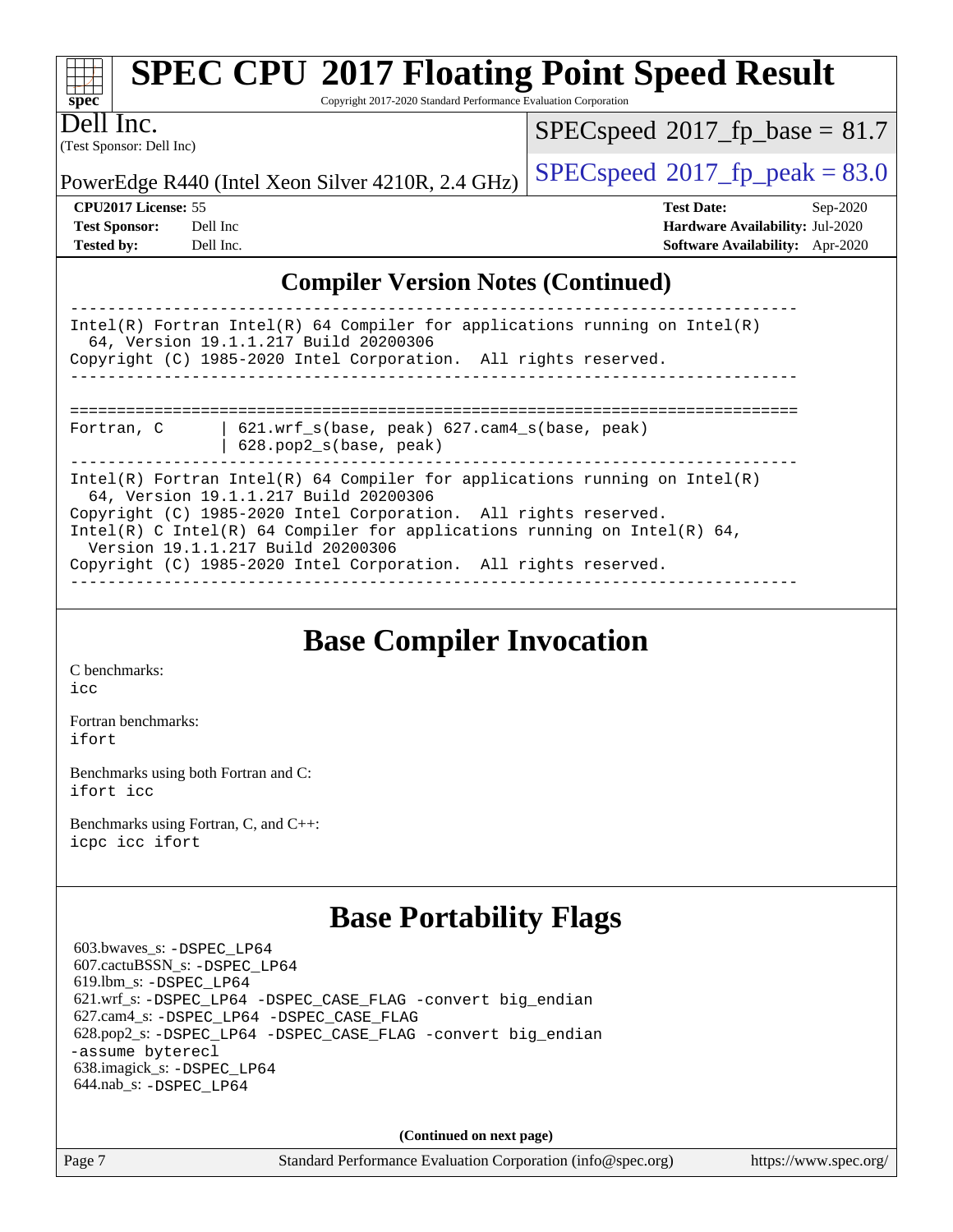

Copyright 2017-2020 Standard Performance Evaluation Corporation

(Test Sponsor: Dell Inc) Dell Inc.

 $SPECspeed^{\circ}2017\_fp\_base = 81.7$  $SPECspeed^{\circ}2017\_fp\_base = 81.7$ 

PowerEdge R440 (Intel Xeon Silver 4210R, 2.4 GHz)  $\left|$  [SPECspeed](http://www.spec.org/auto/cpu2017/Docs/result-fields.html#SPECspeed2017fppeak)<sup>®</sup>[2017\\_fp\\_peak = 8](http://www.spec.org/auto/cpu2017/Docs/result-fields.html#SPECspeed2017fppeak)3.0

**[CPU2017 License:](http://www.spec.org/auto/cpu2017/Docs/result-fields.html#CPU2017License)** 55 **[Test Date:](http://www.spec.org/auto/cpu2017/Docs/result-fields.html#TestDate)** Sep-2020 **[Test Sponsor:](http://www.spec.org/auto/cpu2017/Docs/result-fields.html#TestSponsor)** Dell Inc **[Hardware Availability:](http://www.spec.org/auto/cpu2017/Docs/result-fields.html#HardwareAvailability)** Jul-2020 **[Tested by:](http://www.spec.org/auto/cpu2017/Docs/result-fields.html#Testedby)** Dell Inc. **[Software Availability:](http://www.spec.org/auto/cpu2017/Docs/result-fields.html#SoftwareAvailability)** Apr-2020

## **[Base Portability Flags \(Continued\)](http://www.spec.org/auto/cpu2017/Docs/result-fields.html#BasePortabilityFlags)**

 649.fotonik3d\_s: [-DSPEC\\_LP64](http://www.spec.org/cpu2017/results/res2020q4/cpu2017-20200928-24073.flags.html#suite_basePORTABILITY649_fotonik3d_s_DSPEC_LP64) 654.roms\_s: [-DSPEC\\_LP64](http://www.spec.org/cpu2017/results/res2020q4/cpu2017-20200928-24073.flags.html#suite_basePORTABILITY654_roms_s_DSPEC_LP64)

### **[Base Optimization Flags](http://www.spec.org/auto/cpu2017/Docs/result-fields.html#BaseOptimizationFlags)**

[C benchmarks](http://www.spec.org/auto/cpu2017/Docs/result-fields.html#Cbenchmarks):

[-m64](http://www.spec.org/cpu2017/results/res2020q4/cpu2017-20200928-24073.flags.html#user_CCbase_m64-icc) [-std=c11](http://www.spec.org/cpu2017/results/res2020q4/cpu2017-20200928-24073.flags.html#user_CCbase_std-icc-std_0e1c27790398a4642dfca32ffe6c27b5796f9c2d2676156f2e42c9c44eaad0c049b1cdb667a270c34d979996257aeb8fc440bfb01818dbc9357bd9d174cb8524) [-xCORE-AVX2](http://www.spec.org/cpu2017/results/res2020q4/cpu2017-20200928-24073.flags.html#user_CCbase_f-xCORE-AVX2) [-ipo](http://www.spec.org/cpu2017/results/res2020q4/cpu2017-20200928-24073.flags.html#user_CCbase_f-ipo) [-O3](http://www.spec.org/cpu2017/results/res2020q4/cpu2017-20200928-24073.flags.html#user_CCbase_f-O3) [-no-prec-div](http://www.spec.org/cpu2017/results/res2020q4/cpu2017-20200928-24073.flags.html#user_CCbase_f-no-prec-div) [-qopt-prefetch](http://www.spec.org/cpu2017/results/res2020q4/cpu2017-20200928-24073.flags.html#user_CCbase_f-qopt-prefetch) [-ffinite-math-only](http://www.spec.org/cpu2017/results/res2020q4/cpu2017-20200928-24073.flags.html#user_CCbase_f_finite_math_only_cb91587bd2077682c4b38af759c288ed7c732db004271a9512da14a4f8007909a5f1427ecbf1a0fb78ff2a814402c6114ac565ca162485bbcae155b5e4258871) [-qopt-mem-layout-trans=4](http://www.spec.org/cpu2017/results/res2020q4/cpu2017-20200928-24073.flags.html#user_CCbase_f-qopt-mem-layout-trans_fa39e755916c150a61361b7846f310bcdf6f04e385ef281cadf3647acec3f0ae266d1a1d22d972a7087a248fd4e6ca390a3634700869573d231a252c784941a8) [-qopenmp](http://www.spec.org/cpu2017/results/res2020q4/cpu2017-20200928-24073.flags.html#user_CCbase_qopenmp_16be0c44f24f464004c6784a7acb94aca937f053568ce72f94b139a11c7c168634a55f6653758ddd83bcf7b8463e8028bb0b48b77bcddc6b78d5d95bb1df2967) [-DSPEC\\_OPENMP](http://www.spec.org/cpu2017/results/res2020q4/cpu2017-20200928-24073.flags.html#suite_CCbase_DSPEC_OPENMP) [-mbranches-within-32B-boundaries](http://www.spec.org/cpu2017/results/res2020q4/cpu2017-20200928-24073.flags.html#user_CCbase_f-mbranches-within-32B-boundaries)

[Fortran benchmarks](http://www.spec.org/auto/cpu2017/Docs/result-fields.html#Fortranbenchmarks):

|  |  | $-m64$ -Wl,-z, muldefs -DSPEC OPENMP -xCORE-AVX2 -ipo -03 -no-prec-div |  |  |
|--|--|------------------------------------------------------------------------|--|--|
|  |  | -qopt-prefetch -ffinite-math-only -qopt-mem-layout-trans=4 -qopenmp    |  |  |
|  |  | -nostandard-realloc-lhs -mbranches-within-32B-boundaries               |  |  |
|  |  | $-L/usr/local/iemalloc64-5.0.1/lib -ljemalloc$                         |  |  |

[Benchmarks using both Fortran and C](http://www.spec.org/auto/cpu2017/Docs/result-fields.html#BenchmarksusingbothFortranandC):

[-m64](http://www.spec.org/cpu2017/results/res2020q4/cpu2017-20200928-24073.flags.html#user_CC_FCbase_m64-icc) [-std=c11](http://www.spec.org/cpu2017/results/res2020q4/cpu2017-20200928-24073.flags.html#user_CC_FCbase_std-icc-std_0e1c27790398a4642dfca32ffe6c27b5796f9c2d2676156f2e42c9c44eaad0c049b1cdb667a270c34d979996257aeb8fc440bfb01818dbc9357bd9d174cb8524) [-Wl,-z,muldefs](http://www.spec.org/cpu2017/results/res2020q4/cpu2017-20200928-24073.flags.html#user_CC_FCbase_link_force_multiple1_b4cbdb97b34bdee9ceefcfe54f4c8ea74255f0b02a4b23e853cdb0e18eb4525ac79b5a88067c842dd0ee6996c24547a27a4b99331201badda8798ef8a743f577) [-xCORE-AVX2](http://www.spec.org/cpu2017/results/res2020q4/cpu2017-20200928-24073.flags.html#user_CC_FCbase_f-xCORE-AVX2) [-ipo](http://www.spec.org/cpu2017/results/res2020q4/cpu2017-20200928-24073.flags.html#user_CC_FCbase_f-ipo) [-O3](http://www.spec.org/cpu2017/results/res2020q4/cpu2017-20200928-24073.flags.html#user_CC_FCbase_f-O3) [-no-prec-div](http://www.spec.org/cpu2017/results/res2020q4/cpu2017-20200928-24073.flags.html#user_CC_FCbase_f-no-prec-div) [-qopt-prefetch](http://www.spec.org/cpu2017/results/res2020q4/cpu2017-20200928-24073.flags.html#user_CC_FCbase_f-qopt-prefetch) [-ffinite-math-only](http://www.spec.org/cpu2017/results/res2020q4/cpu2017-20200928-24073.flags.html#user_CC_FCbase_f_finite_math_only_cb91587bd2077682c4b38af759c288ed7c732db004271a9512da14a4f8007909a5f1427ecbf1a0fb78ff2a814402c6114ac565ca162485bbcae155b5e4258871) [-qopt-mem-layout-trans=4](http://www.spec.org/cpu2017/results/res2020q4/cpu2017-20200928-24073.flags.html#user_CC_FCbase_f-qopt-mem-layout-trans_fa39e755916c150a61361b7846f310bcdf6f04e385ef281cadf3647acec3f0ae266d1a1d22d972a7087a248fd4e6ca390a3634700869573d231a252c784941a8) [-qopenmp](http://www.spec.org/cpu2017/results/res2020q4/cpu2017-20200928-24073.flags.html#user_CC_FCbase_qopenmp_16be0c44f24f464004c6784a7acb94aca937f053568ce72f94b139a11c7c168634a55f6653758ddd83bcf7b8463e8028bb0b48b77bcddc6b78d5d95bb1df2967) [-DSPEC\\_OPENMP](http://www.spec.org/cpu2017/results/res2020q4/cpu2017-20200928-24073.flags.html#suite_CC_FCbase_DSPEC_OPENMP) [-mbranches-within-32B-boundaries](http://www.spec.org/cpu2017/results/res2020q4/cpu2017-20200928-24073.flags.html#user_CC_FCbase_f-mbranches-within-32B-boundaries) [-nostandard-realloc-lhs](http://www.spec.org/cpu2017/results/res2020q4/cpu2017-20200928-24073.flags.html#user_CC_FCbase_f_2003_std_realloc_82b4557e90729c0f113870c07e44d33d6f5a304b4f63d4c15d2d0f1fab99f5daaed73bdb9275d9ae411527f28b936061aa8b9c8f2d63842963b95c9dd6426b8a) [-L/usr/local/jemalloc64-5.0.1/lib](http://www.spec.org/cpu2017/results/res2020q4/cpu2017-20200928-24073.flags.html#user_CC_FCbase_jemalloc_link_path64_1_cc289568b1a6c0fd3b62c91b824c27fcb5af5e8098e6ad028160d21144ef1b8aef3170d2acf0bee98a8da324cfe4f67d0a3d0c4cc4673d993d694dc2a0df248b) [-ljemalloc](http://www.spec.org/cpu2017/results/res2020q4/cpu2017-20200928-24073.flags.html#user_CC_FCbase_jemalloc_link_lib_d1249b907c500fa1c0672f44f562e3d0f79738ae9e3c4a9c376d49f265a04b9c99b167ecedbf6711b3085be911c67ff61f150a17b3472be731631ba4d0471706)

#### [Benchmarks using Fortran, C, and C++:](http://www.spec.org/auto/cpu2017/Docs/result-fields.html#BenchmarksusingFortranCandCXX)

[-m64](http://www.spec.org/cpu2017/results/res2020q4/cpu2017-20200928-24073.flags.html#user_CC_CXX_FCbase_m64-icc) [-std=c11](http://www.spec.org/cpu2017/results/res2020q4/cpu2017-20200928-24073.flags.html#user_CC_CXX_FCbase_std-icc-std_0e1c27790398a4642dfca32ffe6c27b5796f9c2d2676156f2e42c9c44eaad0c049b1cdb667a270c34d979996257aeb8fc440bfb01818dbc9357bd9d174cb8524) [-Wl,-z,muldefs](http://www.spec.org/cpu2017/results/res2020q4/cpu2017-20200928-24073.flags.html#user_CC_CXX_FCbase_link_force_multiple1_b4cbdb97b34bdee9ceefcfe54f4c8ea74255f0b02a4b23e853cdb0e18eb4525ac79b5a88067c842dd0ee6996c24547a27a4b99331201badda8798ef8a743f577) [-xCORE-AVX2](http://www.spec.org/cpu2017/results/res2020q4/cpu2017-20200928-24073.flags.html#user_CC_CXX_FCbase_f-xCORE-AVX2) [-ipo](http://www.spec.org/cpu2017/results/res2020q4/cpu2017-20200928-24073.flags.html#user_CC_CXX_FCbase_f-ipo) [-O3](http://www.spec.org/cpu2017/results/res2020q4/cpu2017-20200928-24073.flags.html#user_CC_CXX_FCbase_f-O3) [-no-prec-div](http://www.spec.org/cpu2017/results/res2020q4/cpu2017-20200928-24073.flags.html#user_CC_CXX_FCbase_f-no-prec-div) [-qopt-prefetch](http://www.spec.org/cpu2017/results/res2020q4/cpu2017-20200928-24073.flags.html#user_CC_CXX_FCbase_f-qopt-prefetch) [-ffinite-math-only](http://www.spec.org/cpu2017/results/res2020q4/cpu2017-20200928-24073.flags.html#user_CC_CXX_FCbase_f_finite_math_only_cb91587bd2077682c4b38af759c288ed7c732db004271a9512da14a4f8007909a5f1427ecbf1a0fb78ff2a814402c6114ac565ca162485bbcae155b5e4258871) [-qopt-mem-layout-trans=4](http://www.spec.org/cpu2017/results/res2020q4/cpu2017-20200928-24073.flags.html#user_CC_CXX_FCbase_f-qopt-mem-layout-trans_fa39e755916c150a61361b7846f310bcdf6f04e385ef281cadf3647acec3f0ae266d1a1d22d972a7087a248fd4e6ca390a3634700869573d231a252c784941a8) [-qopenmp](http://www.spec.org/cpu2017/results/res2020q4/cpu2017-20200928-24073.flags.html#user_CC_CXX_FCbase_qopenmp_16be0c44f24f464004c6784a7acb94aca937f053568ce72f94b139a11c7c168634a55f6653758ddd83bcf7b8463e8028bb0b48b77bcddc6b78d5d95bb1df2967) [-DSPEC\\_OPENMP](http://www.spec.org/cpu2017/results/res2020q4/cpu2017-20200928-24073.flags.html#suite_CC_CXX_FCbase_DSPEC_OPENMP) [-mbranches-within-32B-boundaries](http://www.spec.org/cpu2017/results/res2020q4/cpu2017-20200928-24073.flags.html#user_CC_CXX_FCbase_f-mbranches-within-32B-boundaries) [-nostandard-realloc-lhs](http://www.spec.org/cpu2017/results/res2020q4/cpu2017-20200928-24073.flags.html#user_CC_CXX_FCbase_f_2003_std_realloc_82b4557e90729c0f113870c07e44d33d6f5a304b4f63d4c15d2d0f1fab99f5daaed73bdb9275d9ae411527f28b936061aa8b9c8f2d63842963b95c9dd6426b8a) [-L/usr/local/jemalloc64-5.0.1/lib](http://www.spec.org/cpu2017/results/res2020q4/cpu2017-20200928-24073.flags.html#user_CC_CXX_FCbase_jemalloc_link_path64_1_cc289568b1a6c0fd3b62c91b824c27fcb5af5e8098e6ad028160d21144ef1b8aef3170d2acf0bee98a8da324cfe4f67d0a3d0c4cc4673d993d694dc2a0df248b) [-ljemalloc](http://www.spec.org/cpu2017/results/res2020q4/cpu2017-20200928-24073.flags.html#user_CC_CXX_FCbase_jemalloc_link_lib_d1249b907c500fa1c0672f44f562e3d0f79738ae9e3c4a9c376d49f265a04b9c99b167ecedbf6711b3085be911c67ff61f150a17b3472be731631ba4d0471706)

## **[Peak Compiler Invocation](http://www.spec.org/auto/cpu2017/Docs/result-fields.html#PeakCompilerInvocation)**

[C benchmarks](http://www.spec.org/auto/cpu2017/Docs/result-fields.html#Cbenchmarks):

[icc](http://www.spec.org/cpu2017/results/res2020q4/cpu2017-20200928-24073.flags.html#user_CCpeak_intel_icc_66fc1ee009f7361af1fbd72ca7dcefbb700085f36577c54f309893dd4ec40d12360134090235512931783d35fd58c0460139e722d5067c5574d8eaf2b3e37e92)

[Fortran benchmarks](http://www.spec.org/auto/cpu2017/Docs/result-fields.html#Fortranbenchmarks): [ifort](http://www.spec.org/cpu2017/results/res2020q4/cpu2017-20200928-24073.flags.html#user_FCpeak_intel_ifort_8111460550e3ca792625aed983ce982f94888b8b503583aa7ba2b8303487b4d8a21a13e7191a45c5fd58ff318f48f9492884d4413fa793fd88dd292cad7027ca)

[Benchmarks using both Fortran and C](http://www.spec.org/auto/cpu2017/Docs/result-fields.html#BenchmarksusingbothFortranandC): [ifort](http://www.spec.org/cpu2017/results/res2020q4/cpu2017-20200928-24073.flags.html#user_CC_FCpeak_intel_ifort_8111460550e3ca792625aed983ce982f94888b8b503583aa7ba2b8303487b4d8a21a13e7191a45c5fd58ff318f48f9492884d4413fa793fd88dd292cad7027ca) [icc](http://www.spec.org/cpu2017/results/res2020q4/cpu2017-20200928-24073.flags.html#user_CC_FCpeak_intel_icc_66fc1ee009f7361af1fbd72ca7dcefbb700085f36577c54f309893dd4ec40d12360134090235512931783d35fd58c0460139e722d5067c5574d8eaf2b3e37e92)

[Benchmarks using Fortran, C, and C++:](http://www.spec.org/auto/cpu2017/Docs/result-fields.html#BenchmarksusingFortranCandCXX) [icpc](http://www.spec.org/cpu2017/results/res2020q4/cpu2017-20200928-24073.flags.html#user_CC_CXX_FCpeak_intel_icpc_c510b6838c7f56d33e37e94d029a35b4a7bccf4766a728ee175e80a419847e808290a9b78be685c44ab727ea267ec2f070ec5dc83b407c0218cded6866a35d07) [icc](http://www.spec.org/cpu2017/results/res2020q4/cpu2017-20200928-24073.flags.html#user_CC_CXX_FCpeak_intel_icc_66fc1ee009f7361af1fbd72ca7dcefbb700085f36577c54f309893dd4ec40d12360134090235512931783d35fd58c0460139e722d5067c5574d8eaf2b3e37e92) [ifort](http://www.spec.org/cpu2017/results/res2020q4/cpu2017-20200928-24073.flags.html#user_CC_CXX_FCpeak_intel_ifort_8111460550e3ca792625aed983ce982f94888b8b503583aa7ba2b8303487b4d8a21a13e7191a45c5fd58ff318f48f9492884d4413fa793fd88dd292cad7027ca)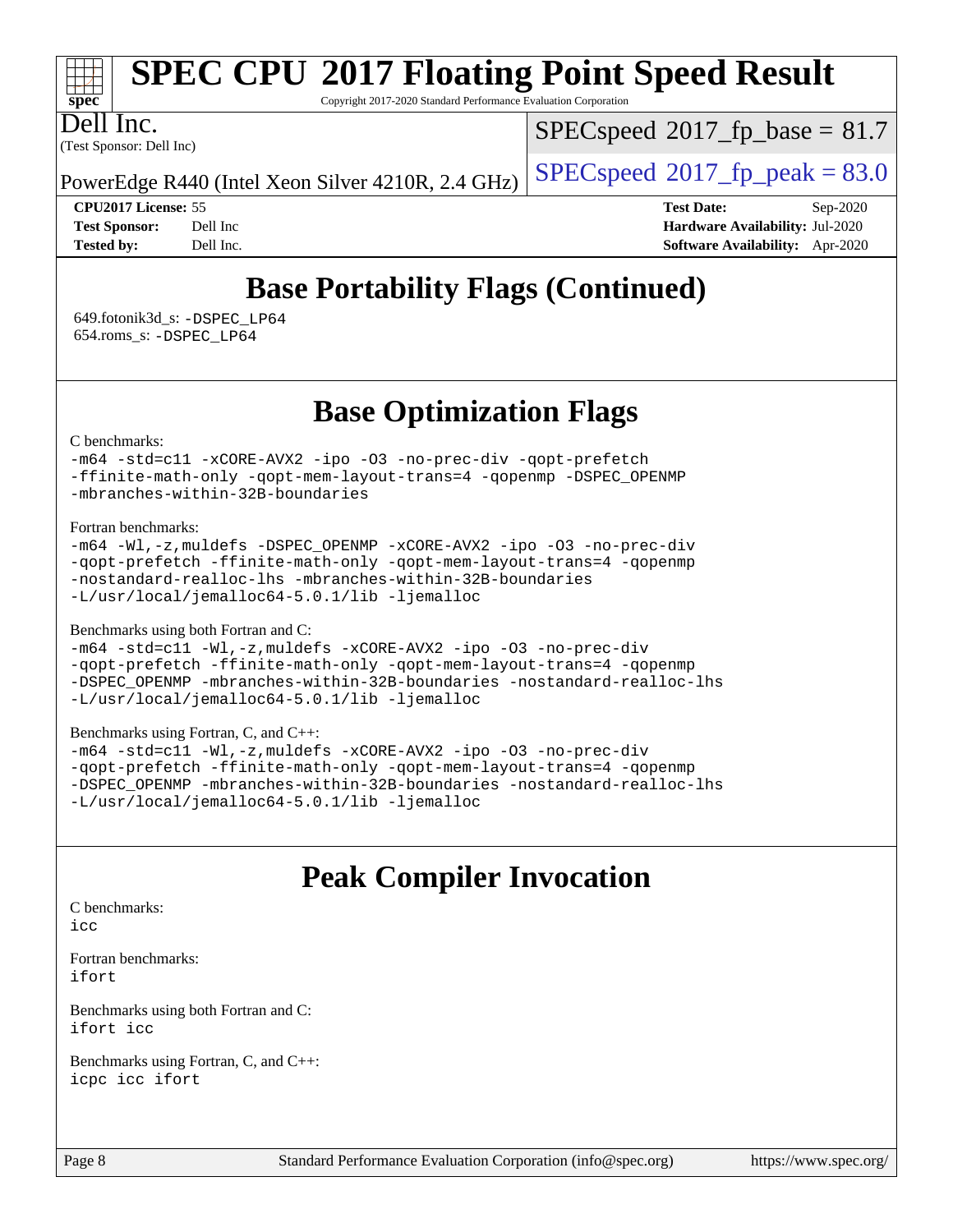### **[SPEC CPU](http://www.spec.org/auto/cpu2017/Docs/result-fields.html#SPECCPU2017FloatingPointSpeedResult)[2017 Floating Point Speed Result](http://www.spec.org/auto/cpu2017/Docs/result-fields.html#SPECCPU2017FloatingPointSpeedResult)** Copyright 2017-2020 Standard Performance Evaluation Corporation

(Test Sponsor: Dell Inc) Dell Inc.

**[spec](http://www.spec.org/)**

 $SPECspeed^{\circledcirc}2017$  $SPECspeed^{\circledcirc}2017$  fp base = 81.7

PowerEdge R440 (Intel Xeon Silver 4210R, 2.4 GHz)  $\left|$  [SPECspeed](http://www.spec.org/auto/cpu2017/Docs/result-fields.html#SPECspeed2017fppeak)<sup>®</sup>[2017\\_fp\\_peak = 8](http://www.spec.org/auto/cpu2017/Docs/result-fields.html#SPECspeed2017fppeak)3.0

**[CPU2017 License:](http://www.spec.org/auto/cpu2017/Docs/result-fields.html#CPU2017License)** 55 **[Test Date:](http://www.spec.org/auto/cpu2017/Docs/result-fields.html#TestDate)** Sep-2020 **[Test Sponsor:](http://www.spec.org/auto/cpu2017/Docs/result-fields.html#TestSponsor)** Dell Inc **[Hardware Availability:](http://www.spec.org/auto/cpu2017/Docs/result-fields.html#HardwareAvailability)** Jul-2020 **[Tested by:](http://www.spec.org/auto/cpu2017/Docs/result-fields.html#Testedby)** Dell Inc. **[Software Availability:](http://www.spec.org/auto/cpu2017/Docs/result-fields.html#SoftwareAvailability)** Apr-2020

## **[Peak Portability Flags](http://www.spec.org/auto/cpu2017/Docs/result-fields.html#PeakPortabilityFlags)**

Same as Base Portability Flags

## **[Peak Optimization Flags](http://www.spec.org/auto/cpu2017/Docs/result-fields.html#PeakOptimizationFlags)**

[C benchmarks](http://www.spec.org/auto/cpu2017/Docs/result-fields.html#Cbenchmarks):

 $619.$ lbm\_s: basepeak = yes

638.imagick\_s: basepeak = yes

 644.nab\_s: [-m64](http://www.spec.org/cpu2017/results/res2020q4/cpu2017-20200928-24073.flags.html#user_peakCCLD644_nab_s_m64-icc) [-std=c11](http://www.spec.org/cpu2017/results/res2020q4/cpu2017-20200928-24073.flags.html#user_peakCCLD644_nab_s_std-icc-std_0e1c27790398a4642dfca32ffe6c27b5796f9c2d2676156f2e42c9c44eaad0c049b1cdb667a270c34d979996257aeb8fc440bfb01818dbc9357bd9d174cb8524) [-Wl,-z,muldefs](http://www.spec.org/cpu2017/results/res2020q4/cpu2017-20200928-24073.flags.html#user_peakEXTRA_LDFLAGS644_nab_s_link_force_multiple1_b4cbdb97b34bdee9ceefcfe54f4c8ea74255f0b02a4b23e853cdb0e18eb4525ac79b5a88067c842dd0ee6996c24547a27a4b99331201badda8798ef8a743f577) [-xCORE-AVX2](http://www.spec.org/cpu2017/results/res2020q4/cpu2017-20200928-24073.flags.html#user_peakCOPTIMIZE644_nab_s_f-xCORE-AVX2) [-ipo](http://www.spec.org/cpu2017/results/res2020q4/cpu2017-20200928-24073.flags.html#user_peakCOPTIMIZE644_nab_s_f-ipo) [-O3](http://www.spec.org/cpu2017/results/res2020q4/cpu2017-20200928-24073.flags.html#user_peakCOPTIMIZE644_nab_s_f-O3) [-no-prec-div](http://www.spec.org/cpu2017/results/res2020q4/cpu2017-20200928-24073.flags.html#user_peakCOPTIMIZE644_nab_s_f-no-prec-div) [-qopt-prefetch](http://www.spec.org/cpu2017/results/res2020q4/cpu2017-20200928-24073.flags.html#user_peakCOPTIMIZE644_nab_s_f-qopt-prefetch) [-ffinite-math-only](http://www.spec.org/cpu2017/results/res2020q4/cpu2017-20200928-24073.flags.html#user_peakCOPTIMIZE644_nab_s_f_finite_math_only_cb91587bd2077682c4b38af759c288ed7c732db004271a9512da14a4f8007909a5f1427ecbf1a0fb78ff2a814402c6114ac565ca162485bbcae155b5e4258871) [-qopt-mem-layout-trans=4](http://www.spec.org/cpu2017/results/res2020q4/cpu2017-20200928-24073.flags.html#user_peakCOPTIMIZE644_nab_s_f-qopt-mem-layout-trans_fa39e755916c150a61361b7846f310bcdf6f04e385ef281cadf3647acec3f0ae266d1a1d22d972a7087a248fd4e6ca390a3634700869573d231a252c784941a8) [-qopenmp](http://www.spec.org/cpu2017/results/res2020q4/cpu2017-20200928-24073.flags.html#user_peakCOPTIMIZE644_nab_s_qopenmp_16be0c44f24f464004c6784a7acb94aca937f053568ce72f94b139a11c7c168634a55f6653758ddd83bcf7b8463e8028bb0b48b77bcddc6b78d5d95bb1df2967) [-DSPEC\\_OPENMP](http://www.spec.org/cpu2017/results/res2020q4/cpu2017-20200928-24073.flags.html#suite_peakCOPTIMIZE644_nab_s_DSPEC_OPENMP) [-mbranches-within-32B-boundaries](http://www.spec.org/cpu2017/results/res2020q4/cpu2017-20200928-24073.flags.html#user_peakEXTRA_COPTIMIZE644_nab_s_f-mbranches-within-32B-boundaries) [-L/usr/local/jemalloc64-5.0.1/lib](http://www.spec.org/cpu2017/results/res2020q4/cpu2017-20200928-24073.flags.html#user_peakEXTRA_LIBS644_nab_s_jemalloc_link_path64_1_cc289568b1a6c0fd3b62c91b824c27fcb5af5e8098e6ad028160d21144ef1b8aef3170d2acf0bee98a8da324cfe4f67d0a3d0c4cc4673d993d694dc2a0df248b) [-ljemalloc](http://www.spec.org/cpu2017/results/res2020q4/cpu2017-20200928-24073.flags.html#user_peakEXTRA_LIBS644_nab_s_jemalloc_link_lib_d1249b907c500fa1c0672f44f562e3d0f79738ae9e3c4a9c376d49f265a04b9c99b167ecedbf6711b3085be911c67ff61f150a17b3472be731631ba4d0471706)

[Fortran benchmarks](http://www.spec.org/auto/cpu2017/Docs/result-fields.html#Fortranbenchmarks):

```
 603.bwaves_s: -m64 -Wl,-z,muldefs -prof-gen(pass 1) -prof-use(pass 2)
-DSPEC_SUPPRESS_OPENMP -DSPEC_OPENMP -ipo -xCORE-AVX2
-O3 -no-prec-div -qopt-prefetch -ffinite-math-only
-qopt-mem-layout-trans=4 -qopenmp -nostandard-realloc-lhs
-mbranches-within-32B-boundaries
-L/usr/local/jemalloc64-5.0.1/lib -ljemalloc
```
649.fotonik3d\_s: Same as 603.bwaves\_s

 $654$ .roms\_s: basepeak = yes

[Benchmarks using both Fortran and C](http://www.spec.org/auto/cpu2017/Docs/result-fields.html#BenchmarksusingbothFortranandC):

 621.wrf\_s: [-m64](http://www.spec.org/cpu2017/results/res2020q4/cpu2017-20200928-24073.flags.html#user_peakCCFCLD621_wrf_s_m64-icc) [-std=c11](http://www.spec.org/cpu2017/results/res2020q4/cpu2017-20200928-24073.flags.html#user_peakCC621_wrf_s_std-icc-std_0e1c27790398a4642dfca32ffe6c27b5796f9c2d2676156f2e42c9c44eaad0c049b1cdb667a270c34d979996257aeb8fc440bfb01818dbc9357bd9d174cb8524) [-Wl,-z,muldefs](http://www.spec.org/cpu2017/results/res2020q4/cpu2017-20200928-24073.flags.html#user_peakEXTRA_LDFLAGS621_wrf_s_link_force_multiple1_b4cbdb97b34bdee9ceefcfe54f4c8ea74255f0b02a4b23e853cdb0e18eb4525ac79b5a88067c842dd0ee6996c24547a27a4b99331201badda8798ef8a743f577) [-prof-gen](http://www.spec.org/cpu2017/results/res2020q4/cpu2017-20200928-24073.flags.html#user_peakPASS1_CFLAGSPASS1_FFLAGSPASS1_LDFLAGS621_wrf_s_prof_gen_5aa4926d6013ddb2a31985c654b3eb18169fc0c6952a63635c234f711e6e63dd76e94ad52365559451ec499a2cdb89e4dc58ba4c67ef54ca681ffbe1461d6b36)(pass 1) [-prof-use](http://www.spec.org/cpu2017/results/res2020q4/cpu2017-20200928-24073.flags.html#user_peakPASS2_CFLAGSPASS2_FFLAGSPASS2_LDFLAGS621_wrf_s_prof_use_1a21ceae95f36a2b53c25747139a6c16ca95bd9def2a207b4f0849963b97e94f5260e30a0c64f4bb623698870e679ca08317ef8150905d41bd88c6f78df73f19)(pass 2) [-ipo](http://www.spec.org/cpu2017/results/res2020q4/cpu2017-20200928-24073.flags.html#user_peakPASS1_COPTIMIZEPASS1_FOPTIMIZEPASS2_COPTIMIZEPASS2_FOPTIMIZE621_wrf_s_f-ipo) [-xCORE-AVX2](http://www.spec.org/cpu2017/results/res2020q4/cpu2017-20200928-24073.flags.html#user_peakPASS2_COPTIMIZEPASS2_FOPTIMIZE621_wrf_s_f-xCORE-AVX2) [-O3](http://www.spec.org/cpu2017/results/res2020q4/cpu2017-20200928-24073.flags.html#user_peakPASS1_COPTIMIZEPASS1_FOPTIMIZEPASS2_COPTIMIZEPASS2_FOPTIMIZE621_wrf_s_f-O3) [-no-prec-div](http://www.spec.org/cpu2017/results/res2020q4/cpu2017-20200928-24073.flags.html#user_peakPASS1_COPTIMIZEPASS1_FOPTIMIZEPASS2_COPTIMIZEPASS2_FOPTIMIZE621_wrf_s_f-no-prec-div) [-qopt-prefetch](http://www.spec.org/cpu2017/results/res2020q4/cpu2017-20200928-24073.flags.html#user_peakPASS1_COPTIMIZEPASS1_FOPTIMIZEPASS2_COPTIMIZEPASS2_FOPTIMIZE621_wrf_s_f-qopt-prefetch) [-ffinite-math-only](http://www.spec.org/cpu2017/results/res2020q4/cpu2017-20200928-24073.flags.html#user_peakPASS1_COPTIMIZEPASS1_FOPTIMIZEPASS2_COPTIMIZEPASS2_FOPTIMIZE621_wrf_s_f_finite_math_only_cb91587bd2077682c4b38af759c288ed7c732db004271a9512da14a4f8007909a5f1427ecbf1a0fb78ff2a814402c6114ac565ca162485bbcae155b5e4258871) [-qopt-mem-layout-trans=4](http://www.spec.org/cpu2017/results/res2020q4/cpu2017-20200928-24073.flags.html#user_peakPASS1_COPTIMIZEPASS1_FOPTIMIZEPASS2_COPTIMIZEPASS2_FOPTIMIZE621_wrf_s_f-qopt-mem-layout-trans_fa39e755916c150a61361b7846f310bcdf6f04e385ef281cadf3647acec3f0ae266d1a1d22d972a7087a248fd4e6ca390a3634700869573d231a252c784941a8) [-DSPEC\\_SUPPRESS\\_OPENMP](http://www.spec.org/cpu2017/results/res2020q4/cpu2017-20200928-24073.flags.html#suite_peakPASS1_COPTIMIZEPASS1_FOPTIMIZE621_wrf_s_DSPEC_SUPPRESS_OPENMP) [-qopenmp](http://www.spec.org/cpu2017/results/res2020q4/cpu2017-20200928-24073.flags.html#user_peakPASS2_COPTIMIZEPASS2_FOPTIMIZE621_wrf_s_qopenmp_16be0c44f24f464004c6784a7acb94aca937f053568ce72f94b139a11c7c168634a55f6653758ddd83bcf7b8463e8028bb0b48b77bcddc6b78d5d95bb1df2967) [-DSPEC\\_OPENMP](http://www.spec.org/cpu2017/results/res2020q4/cpu2017-20200928-24073.flags.html#suite_peakPASS2_COPTIMIZEPASS2_FOPTIMIZE621_wrf_s_DSPEC_OPENMP) [-mbranches-within-32B-boundaries](http://www.spec.org/cpu2017/results/res2020q4/cpu2017-20200928-24073.flags.html#user_peakEXTRA_COPTIMIZEEXTRA_FOPTIMIZE621_wrf_s_f-mbranches-within-32B-boundaries) [-nostandard-realloc-lhs](http://www.spec.org/cpu2017/results/res2020q4/cpu2017-20200928-24073.flags.html#user_peakEXTRA_FOPTIMIZE621_wrf_s_f_2003_std_realloc_82b4557e90729c0f113870c07e44d33d6f5a304b4f63d4c15d2d0f1fab99f5daaed73bdb9275d9ae411527f28b936061aa8b9c8f2d63842963b95c9dd6426b8a) [-L/usr/local/jemalloc64-5.0.1/lib](http://www.spec.org/cpu2017/results/res2020q4/cpu2017-20200928-24073.flags.html#user_peakEXTRA_LIBS621_wrf_s_jemalloc_link_path64_1_cc289568b1a6c0fd3b62c91b824c27fcb5af5e8098e6ad028160d21144ef1b8aef3170d2acf0bee98a8da324cfe4f67d0a3d0c4cc4673d993d694dc2a0df248b) [-ljemalloc](http://www.spec.org/cpu2017/results/res2020q4/cpu2017-20200928-24073.flags.html#user_peakEXTRA_LIBS621_wrf_s_jemalloc_link_lib_d1249b907c500fa1c0672f44f562e3d0f79738ae9e3c4a9c376d49f265a04b9c99b167ecedbf6711b3085be911c67ff61f150a17b3472be731631ba4d0471706)

627.cam4\_s: basepeak = yes

628.pop2\_s: basepeak = yes

[Benchmarks using Fortran, C, and C++:](http://www.spec.org/auto/cpu2017/Docs/result-fields.html#BenchmarksusingFortranCandCXX)

**(Continued on next page)**